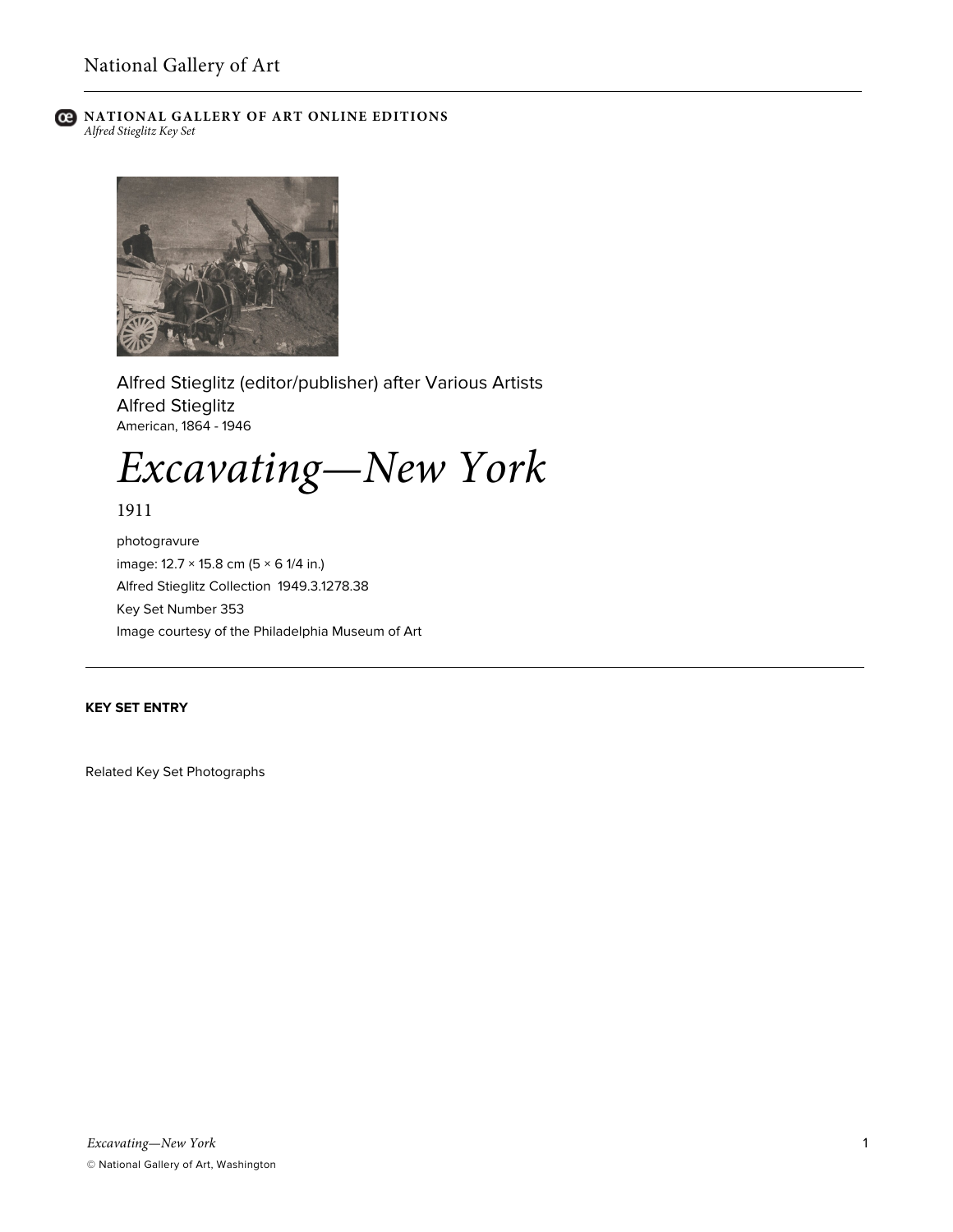### **C** NATIONAL GALLERY OF ART ONLINE EDITIONS *Alfred Stieglitz Key Set*



Alfred Stieglitz *Excavating, New York* 1911, printed 1929/1932 gelatin silver print Key Set Number 354 same negative



Alfred Stieglitz *Excavating, New York* 1911, printed 1929/1932 gelatin silver print Key Set Number 355



**Alfred Stieglitz** *Construction, New York* 1911, printed 1929/1934 gelatin silver print Key Set Number 356



Alfred Stieglitz *Horses, New York* 1911, printed 1929/1934 gelatin silver print Key Set Number 357

Lifetime Exhibitions

A print from the same negative—perhaps a photograph from the Gallery's collection—appeared in the following exhibition(s) during Alfred Stieglitz's lifetime:

probably 1913, New York (no. 29, as *Diggers, New York*, 1910)

Lifetime Publications

A reproduction of this work appeared in the following publication(s) during Alfred Stieglitz's lifetime: